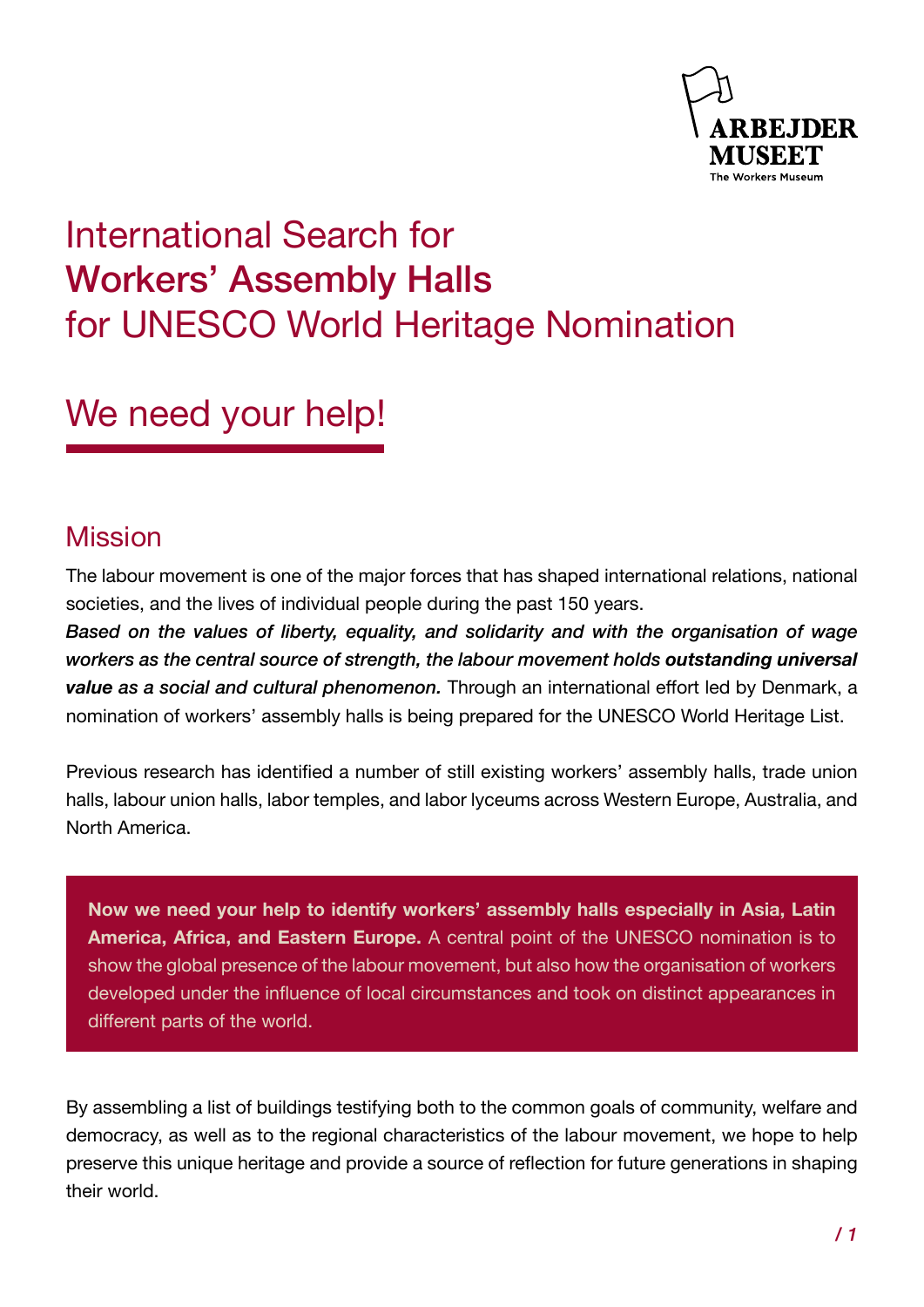

## How can you help?

If you are aware of a workers' assembly hall or a building used as a meeting place for workers in your country or region, you should encourage the owners or management of the building to contact us at mbr@arbejdermuseet.dk. *Please see additional contacts details below.*

We will then begin a dialogue with the representatives of the building in order to clarify how well it meets the extensive criteria for a UNESCO World Heritage site. We will be happy to hear from you even if the management of the building does not wish to contact us, in order for us to keep a list of still existing workers' assembly halls.

**Please feel free to share this with people and organisations you think would be interested.** And please let us know if there is anything, we can do to support your contribution to the search.

#### **In order to be relevant for the project, the buildings must live up to the following criteria:**

- The building was established by and/or for workers with the involvement of the labour  $\sim$ movement.
- The building was used for the daily activities of the labour movement and ideally include **Tale** facilities such as a meeting hall, offices, and possibly kitchen facilities in order to support political meetings, education of workers, social and cultural gatherings, assembly of workers and social network.
- $\mathcal{L}_{\mathcal{A}}$ Even if the building is no longer in use as a workers' assembly hall, it must still display the architectural layout that testifies to its use as an assembly hall.
- In general, the building must have been in use by the labour movement before 1950.  $\mathcal{L}_{\mathcal{A}}$ But since the labour movement developed differently in individual countries, buildings established later than 1950 may be relevant if they testify to the establishment of a labour movement in a particular country.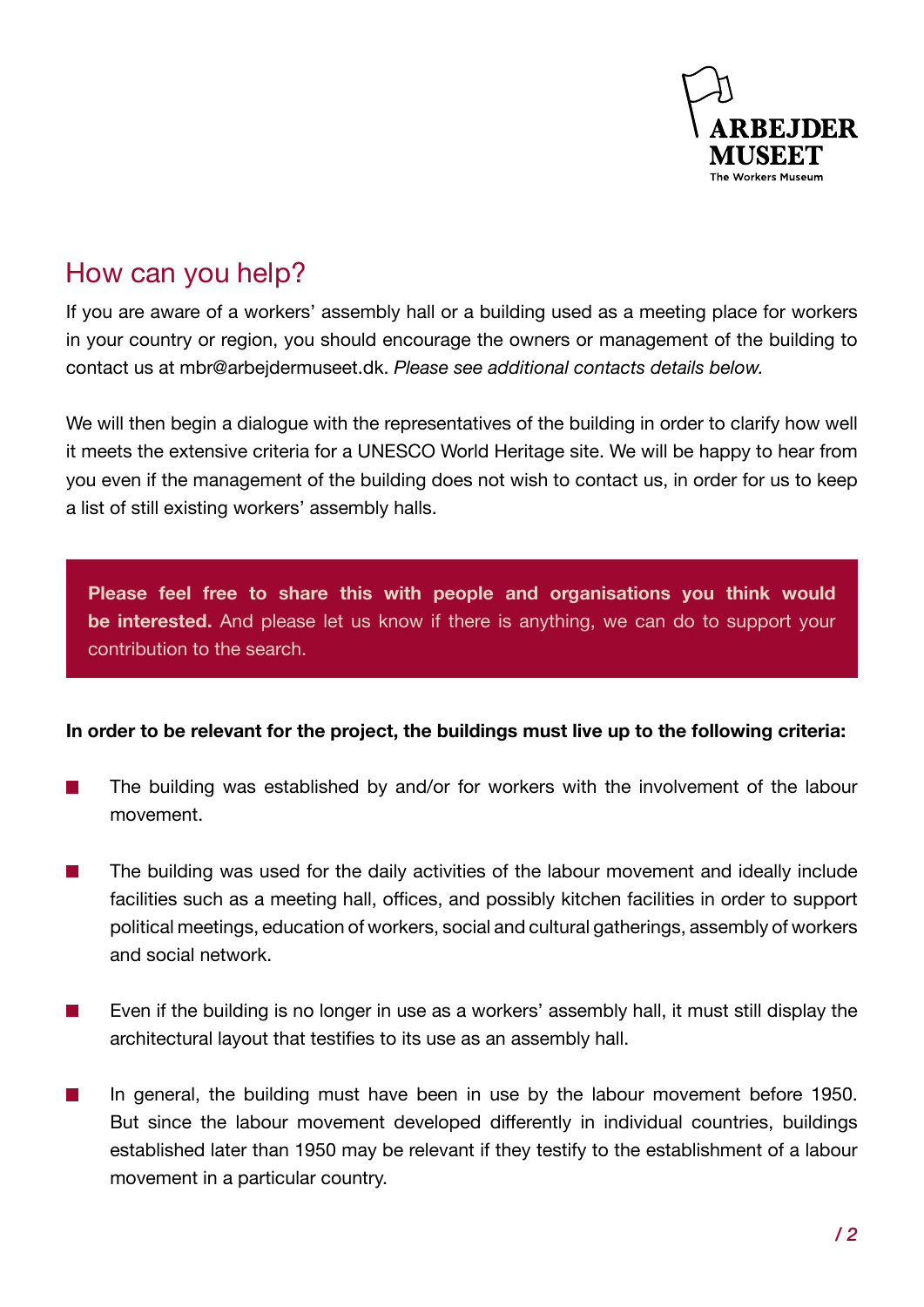

## Who is behind the project?

In 2018, the proposal was inscribed on the Danish UNESCO World Heritage tentative list, and the project is coordinated by The Workers Museum in Copenhagen, Denmark. The Danish Agency for Culture and Palaces as State Party provides for the joint submission for a future transnational nomination.

These five assembly halls partner the project:



 **Paasitorni** Helsinki, Finland. Built in 1908. [www.paasitorni.fi](http://www.paasitorni.fi)



**Feestlokaal van Vooruit** Ghent, Belgium. Built 1913. [www.vooruit.be](http://www.vooruit.be)



**The Victorian Trades Hall** Melbourne, Australia. Founded in 1859. [www.weareunion.org.au](http://www.weareunion.org.au)



**Broken Hill Trades Hall** Broken Hill, Australia. Built from 1898-1905.



**The Workers' Assembly Hall** Copenhagen, Denmark. Now the Workers Museum. Built in 1879. [www.arbejdermuseet.dk](http://www.arbejdermuseet.dk)